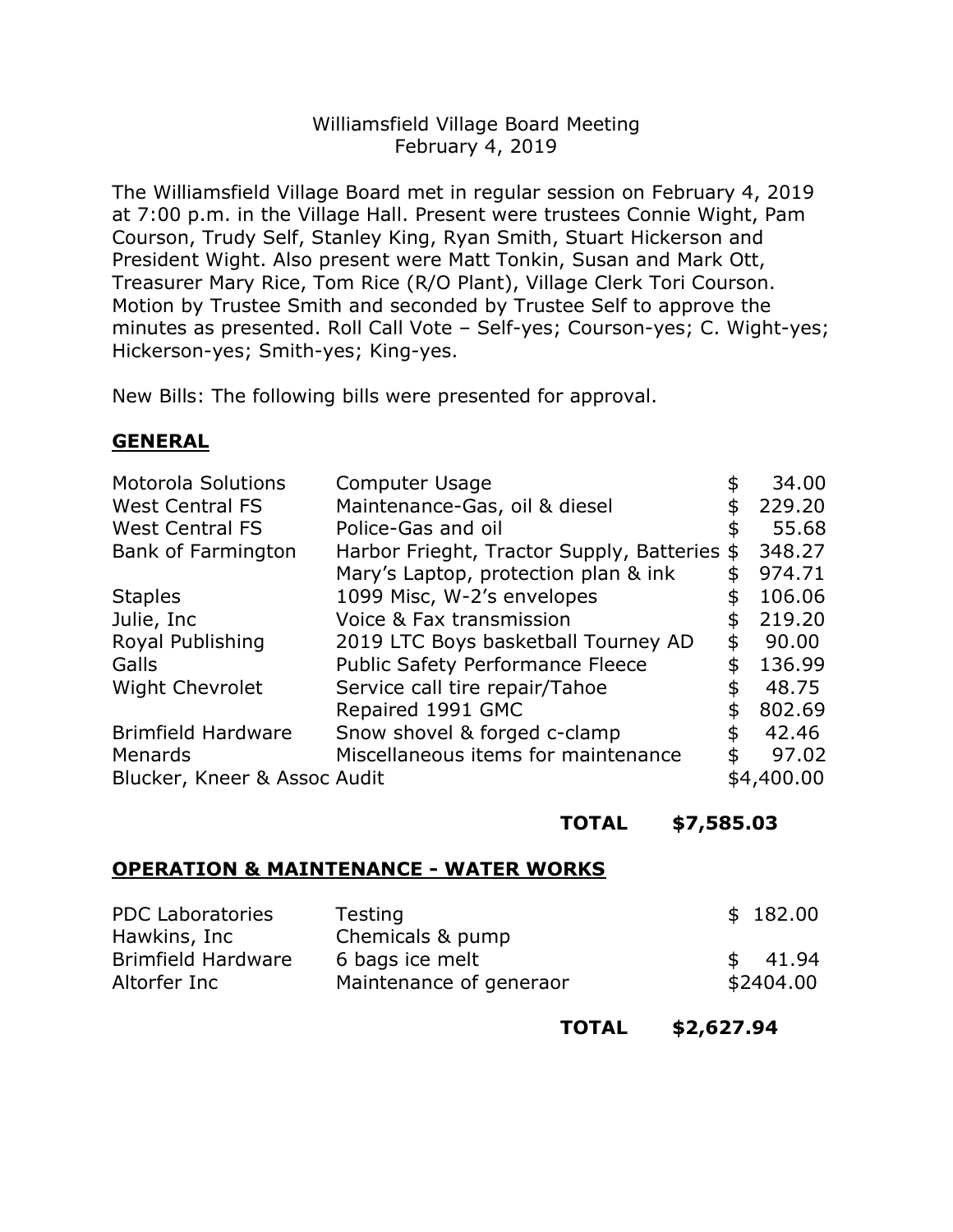Motion by Trustee Courson and seconded by Trustee C. Wight to approve the new bills as presented. Roll Call Vote – Self-yes; Courson-yes; C. Wight-yes; Hickerson-yes; Smith-yes; King-yes.

 President Wight reviewed financial statements for the month. All were in order. Motion by Trustee King and seconded by Trustee Smith to approve financial statement. Roll Call Vote – Self-yes; Courson-yes; C. Wight-yes; Hickerson-yes; Smith-yes; King-yes.

 Public Comment: Matt and Lora Tonkin, WADCO and Kirk Mustain have been working on updating the Village's website. They have created a draft website to show the Board members. There will be a small fee involved and the Board will approve which website design to go with. Matt would like it to include local businesses, organizations, events, and the Food Pantry information, etc. There will be later discussions about hosting and maintaining the website. Matt and Lora purchased Brown Insurance's building and it will be used for the food pantry.

 Susan Ott wanted the Board to be aware of an open well on Gale Street to prevent any wildlife or children being injured. Also, Susan Ott would like to mark the alley property again because the rain washed away the first markings. She would like make the land swap official with the Courthouse so she can move forward with renovations.

Correspondence: N/A

 Street Report: Trustee Smith stated they have been plowing snow and the post mistress asked the Village to shovel the snow at the Post Office for \$30. Trustee Smith is going to check on the sand supply and he stated the salt supply is low.

Police Report:

Park Report: There was no January meeting due to the weather.

 Water Report: Tom Rice asked the Board's permission to have Corpro do the annual water inspection for \$710. There is an optional inspection for an additional \$140 for the water tower and they replace all the burnt out bulbs. Tom advised doing both inspections. Motion by Trustee C. Wight and seconded by Trustee Hickerson to book the annual water inspection. . Roll Call Vote – Self-yes; Courson-yes; C. Wight-yes; Hickerson-yes; Smith-yes; King-yes. Motion Carried.